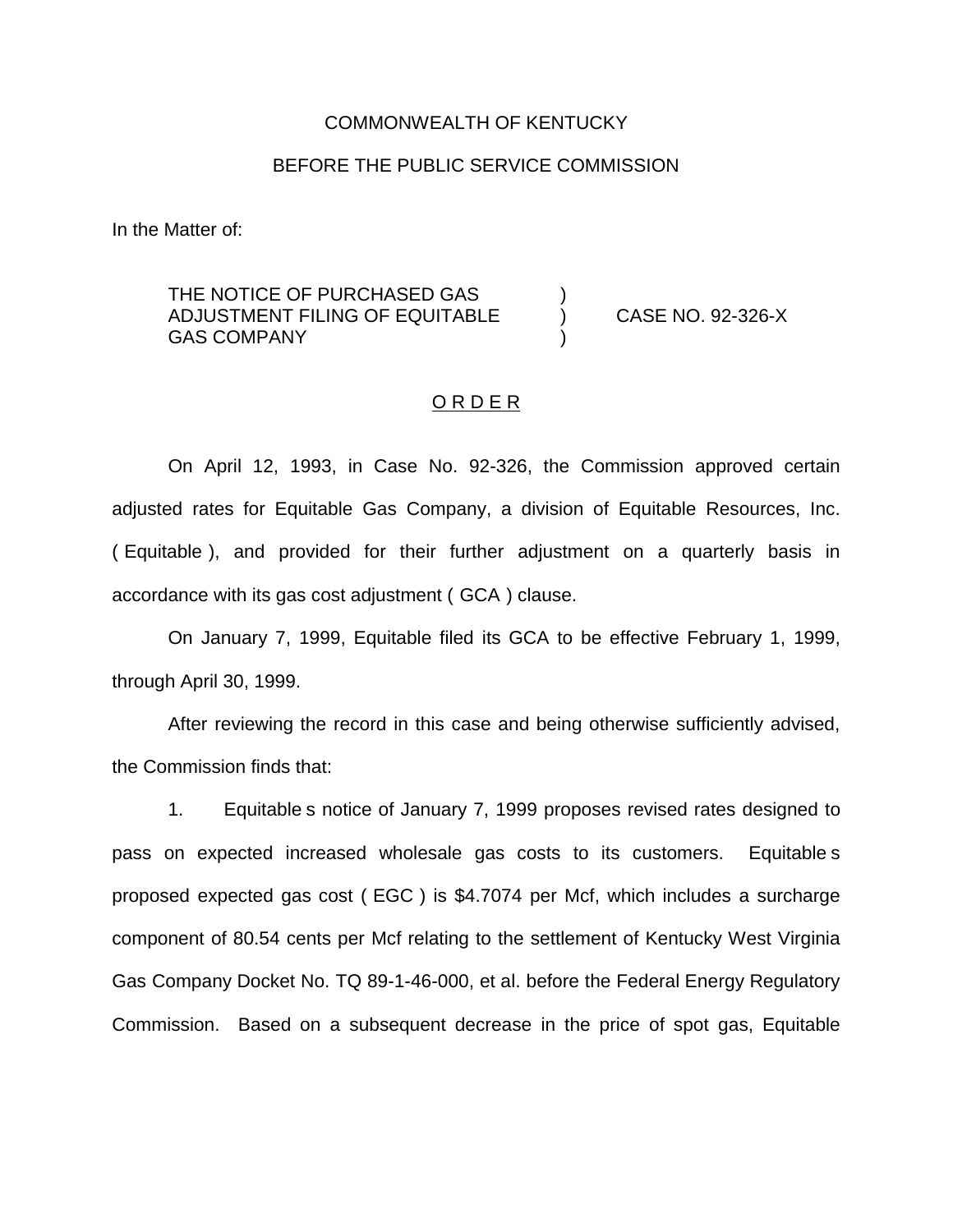revised its EGC to \$4.2643. This EGC represents an increase of 20.55 cents per Mcf over the current EGC.

2. Equitable s notice of January 7, 1999 set out a current quarter actual adjustment ( AA ) of (1.54) cents per Mcf to return over-recovered gas cost from August, September, and October 1998. Equitable s total AA of (38.64) cents per Mcf reflects the current over-recovery as well as over- and under-recoveries from previous quarters, and represents a 2.80 cent per Mcf decrease from the previous total AA.

3. Equitable s notice set out a current quarter balancing adjustment ( BA ) of (.24) cents per Mcf. Equitable s total BA is 10.56 cents per Mcf, and represents a 1.88 cent per Mcf increase from the previous total BA.

4. These adjustments produce a revised gas cost recovery ( GCR ) rate of \$3.9835 per Mcf, 19.63 cents per Mcf more than its prior GCR rate of \$3.7872 per Mcf.

5. The rate adjustment in the Appendix to this Order is fair, just, and reasonable, in the public interest, and should be effective for final meter readings on and after February 6, 1999. Equitable did not give the 30 days notice required for rates to be effective February 1, 1999.

IT IS THEREFORE ORDERED that:

1. The rates in the Appendix to this Order are fair, just, and reasonable and are effective for final meter readings on and after February 6, 1999.

2. Within 30 days of the date of this Order, Equitable shall file with this Commission its revised tariffs setting out the rates authorized herein.

-2-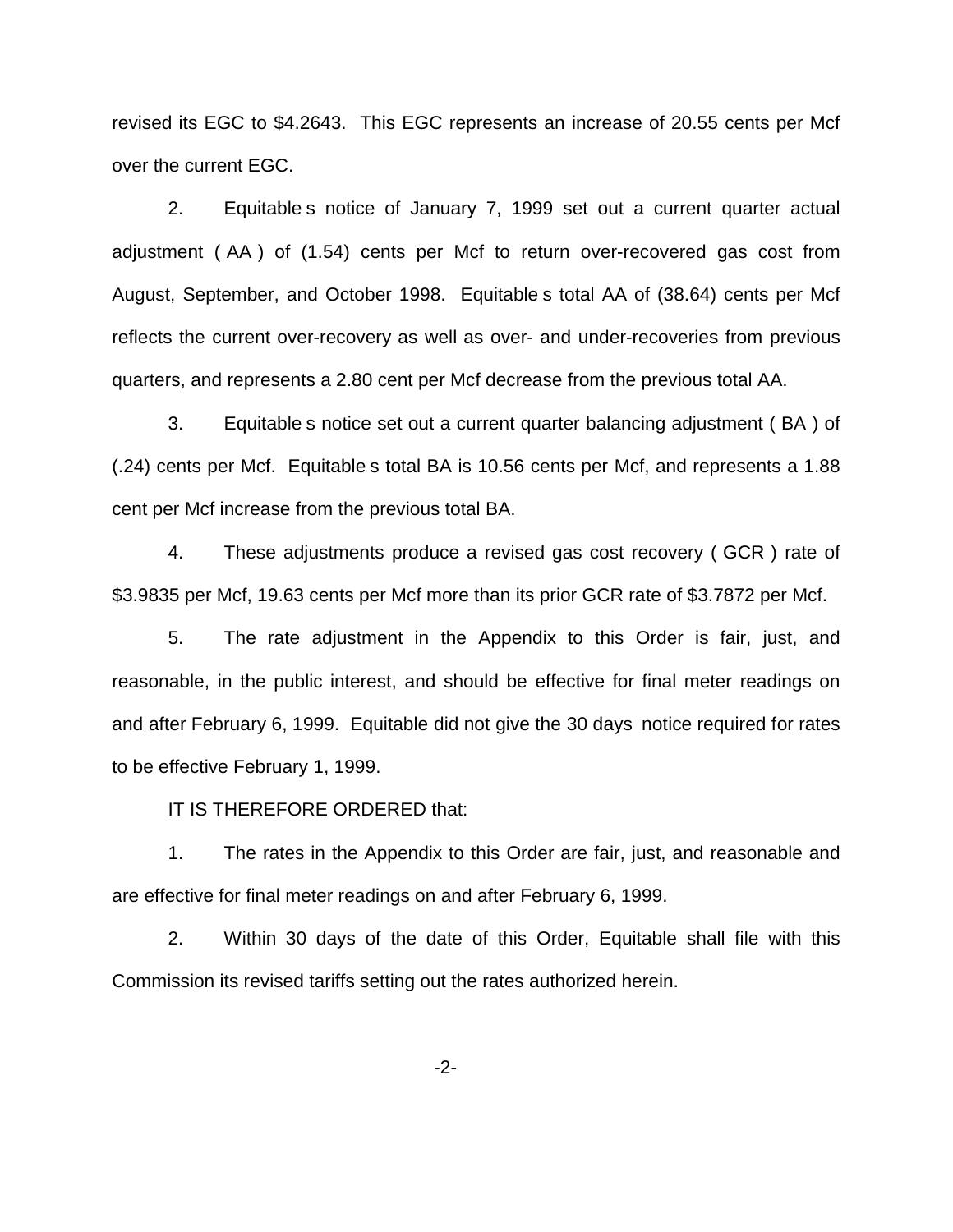Done at Frankfort, Kentucky, this 4<sup>th</sup> day of February, 1999.

By the Commission

ATTEST:

Executive Director

\_\_\_\_\_\_\_\_\_\_\_\_\_\_\_\_\_\_\_